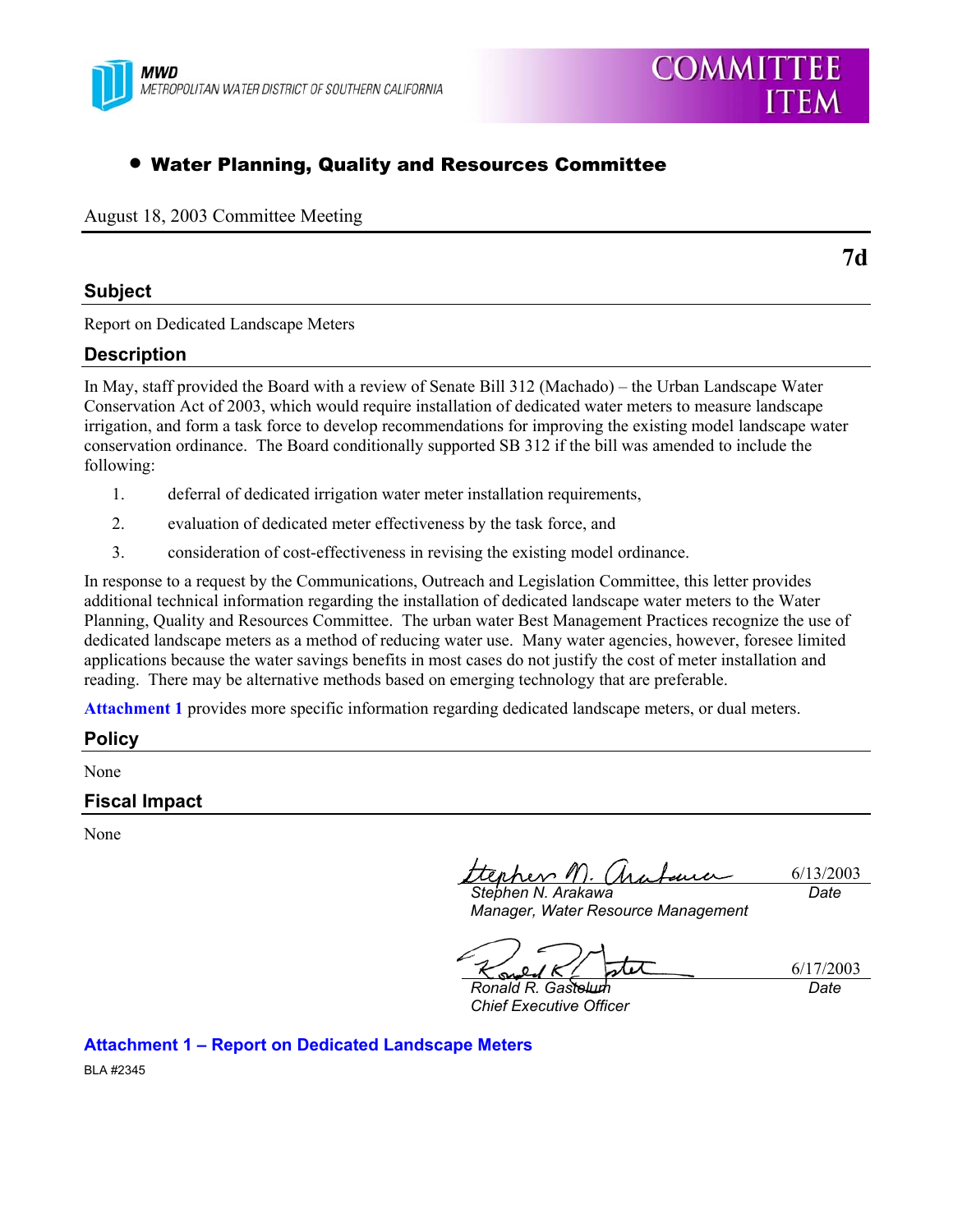# **Report on Dedicated Landscape Meters**

With about 3.2 million single-family occupied housing units, 2.2 million multi-family units and a wide-ranging variety of commercial, institutional and industrial facilities, urban irrigation creates a significant portion of the region's water demand. Seasonal demands are largely attributable to changing landscape irrigation requirements associated with Southern California's warm dry summers. The vast majority of water deliveries are provided through mixed-use meters. The term mixed-use meter refers to the use of one meter to measure both indoor and outdoor water use. The term dual meters refers to sites that have both an interior water use meter and a dedicated outdoor irrigation meter.

#### **Existing Dual Meters**

Based on a small, non-scientific sample survey, the prevalence of dedicated landscape meters appears to be in the range of approximately two percent of existing accounts. Dedicated landscape meters are mostly found in non-residential settings.

These meters are typically in place because:

- (1) the agency is preparing to deliver recycled water to the customer;
- (2) the customer requests the meter to avoid being billed sewer charges for the irrigation water they use; or
- (3) an agency is implementing a dual metering program replete with water budgets and escalating block water rates for the irrigation water use, separate from the interior water use.

#### **Best Management Practices for Urban Water Conservation**

Best Management Practice No. 5 (Large Landscape Programs and Incentives), as defined in the California Urban Water Conservation Council's Memorandum of Understanding, requires that where dedicated landscape water meters exist, a reference evapotranspiration-based water budget should be established and that this information be provided to the customer each billing cycle. A 100 percent reference evapotranspiration water budget is the amount of water needed to keep a field of well-watered, cool-season grass healthy. This amount is normally expressed in inches per month and varies throughout the year based on solar strength, wind, humidity and other factors. It can vary from one inch in December to six inches in July. Providing regular information about the appropriate amount of water needed by an individual's landscape, and charging the customer according to how well they stay within the allotted budget, are two basic elements of reference evapotranspiration-based water budgeting and conservation rate structures.

#### **Single Family Outdoor Water Use**

The amount of water used for landscape irrigation varies widely, with residential use ranging from 30 to 70 percent, and non-residential uses averaging about 25 percent of total use. Actual outdoor use varies substantially depending on location, activity, type of plant material and size of landscaped area. The majority of water used for irrigation is delivered to consumers through mixed-use meters. These meters do not differentiate between indoor and outdoor water use. Thus, making recommendations for how to increase site-specific landscape water use efficiency requires collecting additional data necessary to establish an appropriate water budget.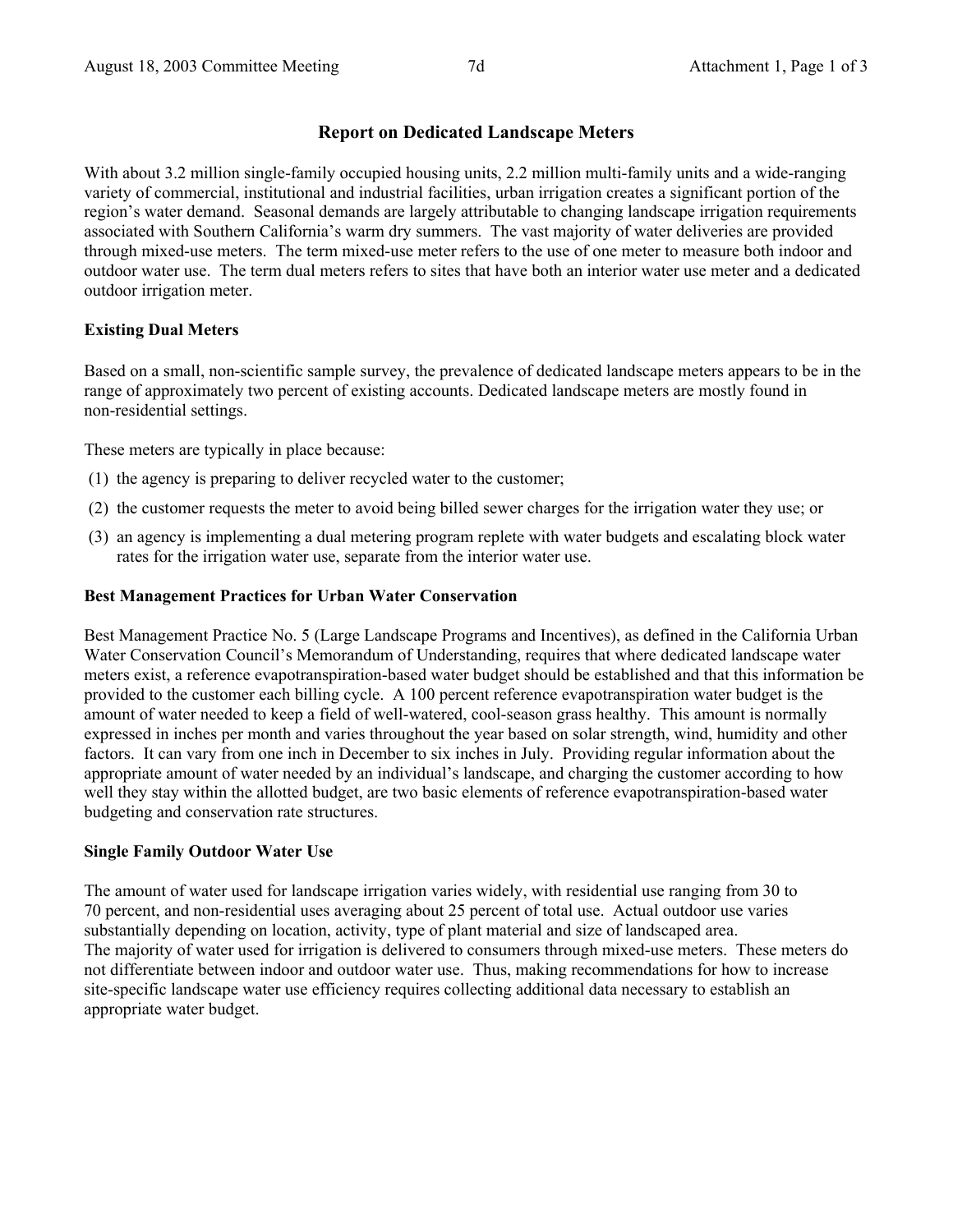# **Mixed-use Water Meters**

Most parts of the state presently measure water demand using mixed-use meters and charge for service accordingly. Some retailers use an escalating block rate structure to provide a price signal to the customer that is associated with their water use, and implemented through the mixed-use meter.

# **Cost of Dual Meters**

The cost of a dedicated landscape water meter can vary substantially depending on the size of the meter, with a standard residential meter alone costing from more than \$70 to several hundred dollars. Installation costs can range from \$500 to more than \$6,000. Installation costs vary based on whether or not there already exists a service line large enough to accommodate both meters (if not, a new line is necessary), length of run between the public system main and the meter location, the size of the meter, the need to re-pipe the irrigation system to accommodate a separate meter, and need for backflow prevention devices. The cost of a straightforward moderately sized meter installation will cover the expense of a crew working for two hours or more. More complicated installations involving multiple factors mentioned above will cost in the upper range of the installation estimate. Expansion of existing billing systems, revised cost allocation processes, new meter O&M costs, and increased meter reading expenses are not captured in this estimate of costs.

# **Technological Alternatives to Dual Metering**

New, state-of-the-art "weather sensitive" controllers use real-time and/or historical data to automatically adjust irrigation schedules to match weather and actual plant evapotranspiration (ET) requirements. While not readily available on the commercial market yet, these controllers have been installed in several areas of California including Los Angeles and Orange County. Preliminary results from Orange County suggest that these types of controllers can reduce outdoor water use by 15 to 20 percent. Early data from other studies indicate that the savings may be even higher. An added benefit of this technology is the reduction of surface runoff, helping cities improve the quality of the surface flows into local streams and coastal waters.

Metropolitan, in cooperation with its member agencies, the California Urban Water Conservation Council, and other water suppliers in Northern California, has been awarded Proposition 13 grants under which about 10,000 weather sensitive controllers will be installed throughout California and studied over the next three years to determine their impact on water use. This effort will provide information on the effectiveness of these types of controllers. Initial results from this work should be available in two years. Metropolitan is also testing several different controller technologies at its La Verne laboratory to determine their comparative effectiveness.

# **Need for Additional Studies**

The position adopted by Metropolitan's Board regarding SB 312 included supporting an amendment that the proposed task force evaluate the merits and cost-effectiveness of dual meters and other alternatives to improve landscape irrigation efficiency. Presently, there is insufficient data to adequately determine the effectiveness of dedicated landscape water meters in reducing the amount of applied water. Some studies have indicated that dual meters, when used in conjunction with water budgeting and an appropriate water rate structure, do encourage more efficient water use. There is little existing data about the effectiveness of installing dedicated meters without also adopting a water audit/budget program and water conservation rate structure.